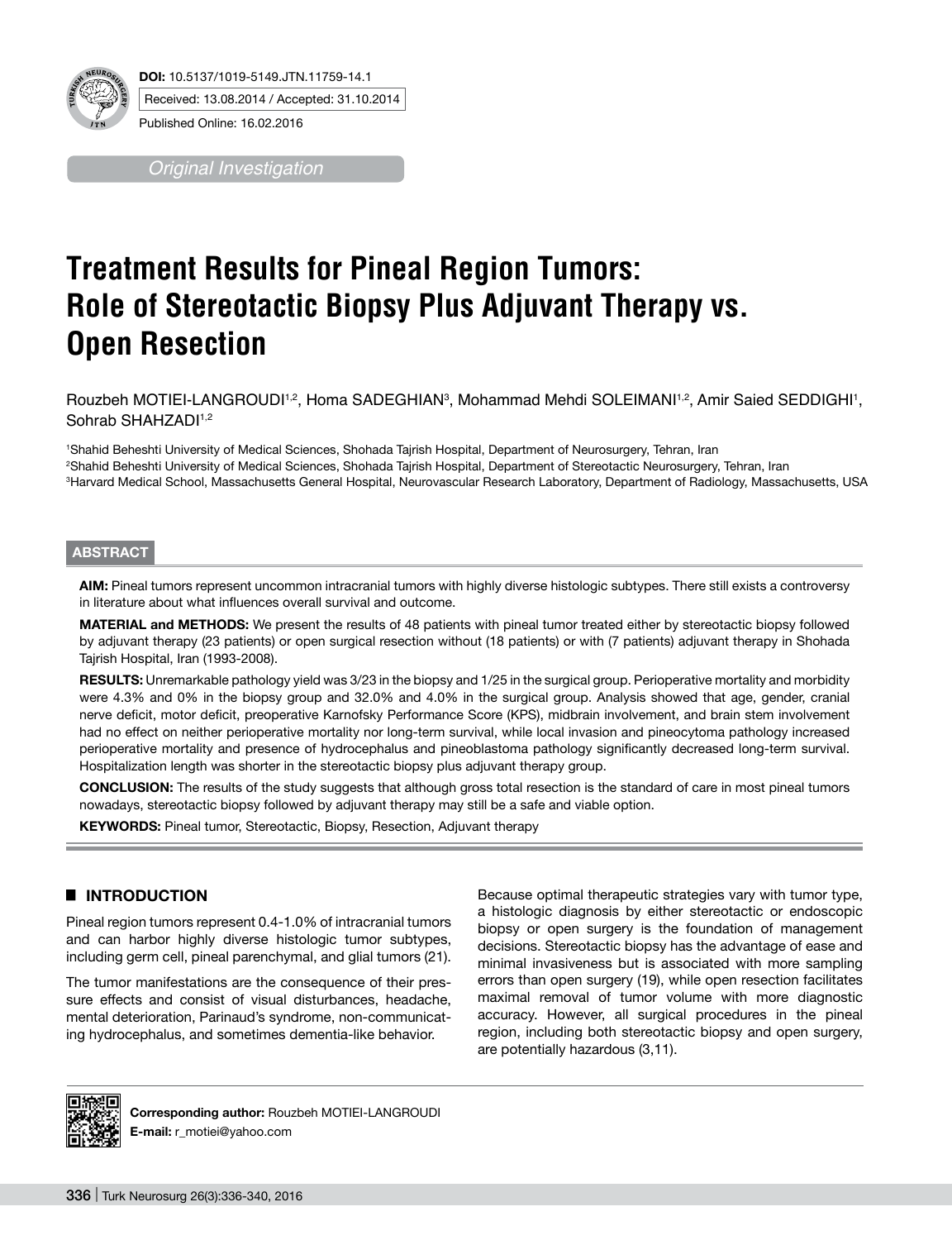There still exists a controversy in the literature about what really influences overall survival and outcome in pineal tumors. Some have shown that only younger age and localized disease (27), tumor diameter less than 25 mm (10), and low-grade histology (5,10,12) were associated with better prognoses and that surgery and adjuvant radiotherapy may not influence overall survival (27), while others have focused on the role of gross total resection, refusing a long-term role for adjuvant therapy (9), both in benign pineocytomas (2,6-8,13) and pineoblastomas (28). Some other studies, nonetheless, have shown a beneficial role for adjuvant therapy, either alone (4) or after gross total surgical resection (15,17,22).

Here, we present the results of our patients with a diagnosis of pineal region tumor treated either by stereotactic biopsy followed by adjuvant therapy or open surgical resection without or with adjuvant therapy in Shohada Tajrish Hospital, Tehran, Iran from 1993 till 2008.

## █ **Material and Methods**

Patients who were diagnosed with a pineal region tumor and admitted to the Neurosurgery and Stereotactic Surgery wards of Shohada Tajrish Hospital (Tehran, Iran) in the 1993 to 2008 period were reviewed. We retrospectively recorded the patients' admission data including age, operation date, hospital stay length, initial signs and symptoms (including headache, decreased consciousness, cranial nerve paresis, limb paresis), Karnofsky Performance Score (KPS), neuroimaging data (presence of hydrocephalus, tumor location, and local invasion in either Computed Tomography (CT) scan or Magnetic Resonance Imaging (MRI)) in a computerized database. Patients were grouped in 3 different categories based on the treatment they had received: 1) stereotactic biopsy followed by adjuvant therapy (radiotherapy and/or chemotherapy); 2) open surgical resection alone; 3) open surgical resection followed by adjuvant therapy. Patients who received other treatment paradigms or who did not give their consent to either therapy were excluded from the study. The tumor pathology was also recorded in the database. Patients with non-neoplastic pathologies (cysts, tuberculoma, etc) were excluded from the study. All stereotactic biopsies were performed using the modified Riechert Mundinger frame (Freiburg, Germany). Surgical resections were performed under the neurosurgical microscope view. On follow-up, which was performed during 2013, the patients' current KPS, neurologic deficit (ND), and new brain MRI data (tumor control status) were evaluated and saved in the database.

The study design was approved by the Ethical Committee of Shahid Beheshti University of Medical Sciences and the study was performed with adherence to the statements of the Declaration of Helsinki and regulations of IRB (Institutional Review Board).

Chi-square analysis was used for comparison of categorical variables, and independent sample t-test and one-way ANOVA for quantitative variables (14,24). Logistic regression was used to analyse the effects of variables on bimodal outcome variables (16,26,30,31). All analysis was performed with

PASW Statistics 18 package (Predictive Analytics Software, SPSS inc, USA). For all analyses, p values less than 0.05 were considered statistically significant.

# █ **Results**

48 patients (28 males, 20 females, M/F ratio  $= 1.4$ ) who were admitted to the Shohada Tajrish Hospital with the diagnosis of pineal region tumor and fulfilled the inclusion and exclusion criteria were enrolled in the study. The diagnoses were made by either brain CT or MRI. The mean age of patients was 24.6 years (range: 0-60). The mean hospitalization length was 16 days (standard deviation  $(SD) = 8.1$ , range: 6-31). The most frequent symptoms were cranial nerve paresis, motor paresis, and cognitive disturbance (63.2%, 26.3%, and 17.5%, respectively). On imaging, 91.2% had hydrocephalus. In addition to the pineal region, 36.8% had invaded the third ventricle, 22.8% the midbrain, and 10.5% the brain stem. 42 patients had been managed first by ventriculo-peritoneal shunt insertion (87.5%), either before referral to or after admission to our center. 23 patients were managed by stereotactic biopsy, followed by adjuvant therapy after discharge (group 1), which consisted of radiotherapy in all 23, and chemotherapy in 2 patients (both diagnosed as germinoma). 18 patients were treated by open surgical resection alone (group 2), which was gross total in 12, subtotal in 4, and partial in 2. 7 patients had open surgical resection followed by adjuvant therapy (group 3). In these, surgical resection was total in 2, subtotal in 4, and partial in 1. All 7 received radiation therapy after discharge and 2 patients with diagnosis of non-germinomatous Germ Cell Tumors (NGGCT) received chemotherapy. For more convenience, we would refer to group 1 as 'biopsy' group, and groups 2 and 3 as 'surgical' group. Operations were performed by 7 neurosurgeons.

The most common pathologies are presented in Table I. The distribution of pathologies was not different between the biopsy and surgical groups ( $p = 0.76$ ). Unremarkable pathology yield was 3/23 (13.0%) in the biopsy and 1/25 (4.0%) in the surgical group. Preoperative KPS, cranial nerve deficit, and motor deficit were not different between biopsy and surgical groups  $(p = 0.99, 0.29, and 0.27, respectively).$  Moreover, tumors equally involved brain stem, midbrain, and third ventricle in the 2 groups ( $p = 0.77, 0.54, 0.74$ , respectively).

Only 1 patient experienced perioperative morbidity that also resulted in mortality in the biopsy group (1/23, 4.3%). In this patient, who was finally diagnosed as grade 3 pineocytoma, a post-operative intraventricular hemorrhage (IVH) occurred which caused rapid crescendo loss of consciousness and did not respond to medical and surgical attempts. No other patient experienced a morbidity or mortality. Mortality and morbidity rates were 8/25 (32.0%) and 1/25 (4.0%) in the surgical group ( $p = 0.024$  and 0.99, respectively). the causes for death in these 8 patients included hematoma (3, either in tumor bed or IVH), meningitis (1), intra-operative vascular damage (1), brain vital parenchyma insult (1), post-operative edema (1), and pneumonia (1). The pathology in these 8 included pineoblastoma (3), pineocytoma (2), NGGCT (1), teratoma (1), and high-grade glioma (1). One patient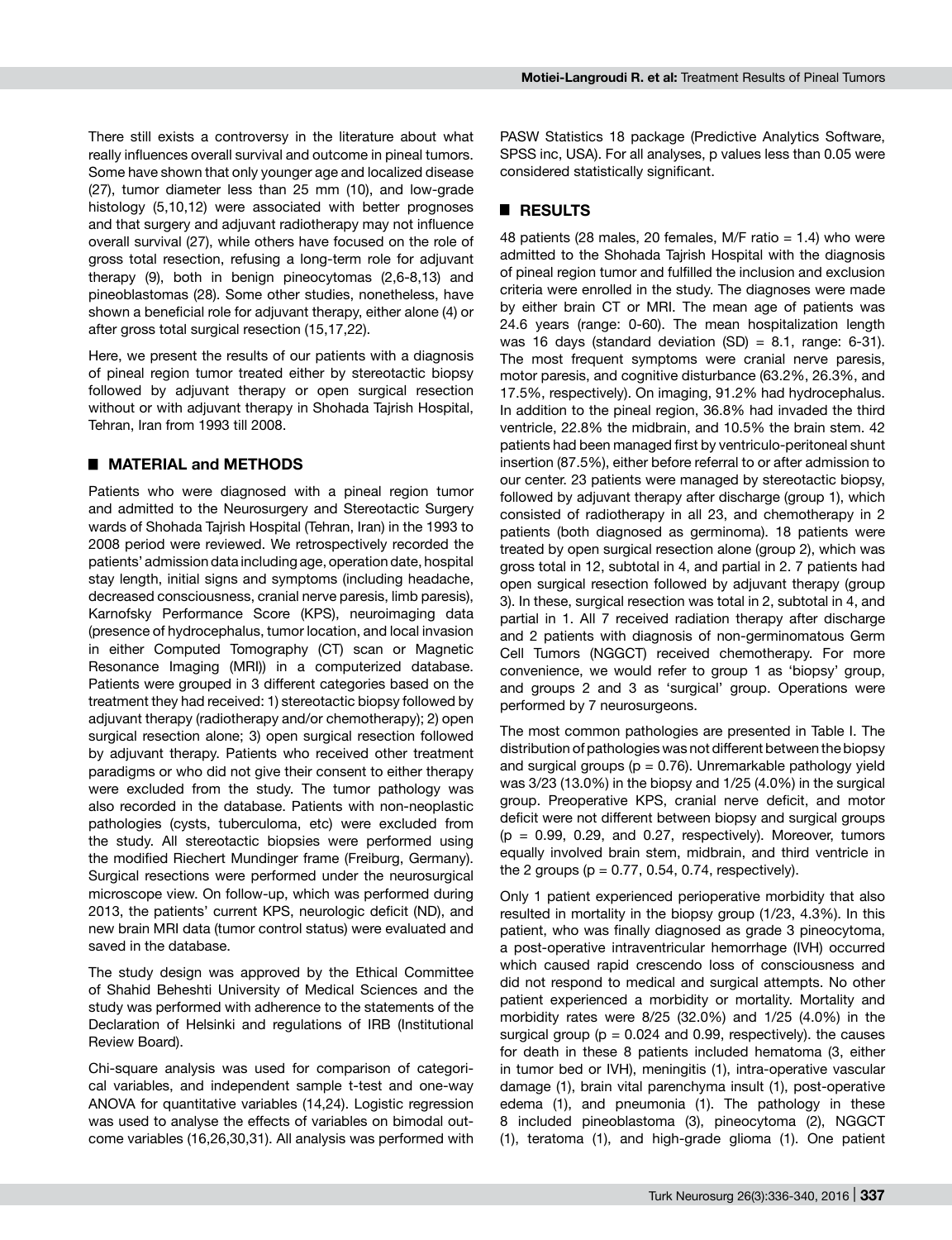Table I: Pathologies of Pineal Region Tumors Observed in Our **Patients** 

| Pathology                     | <b>Number</b> |
|-------------------------------|---------------|
| Low grade astrocytoma         | 11            |
| Germinoma                     | 8             |
| Low grade pineocytoma         | 8             |
| Non-germinoma germ cell tumor | հ             |
| Pineoblastoma                 | 5             |
| Ependymoma                    | 2             |
| Unremarkable                  | 4             |
| Others                        |               |

experienced an ICH, which due to prolonged hospital stay led to deep vein thrombosis (DVT) and consequently pulmonary emboli. However, the patient survived these events and was discharged from hospital. In the 39 patients who survived the perioperative period, 23 were lost from long-term follow-up, and 16 were followed thoroughly (5 in group 1, 5 in group 2, and 6 in group 3). Among the latter 16 patients, 7 were deceased before the last follow-up, all because of their tumor and its related morbidities (mean survival  $= 34.4$  months, range: 10-60). 9 were alive in the last follow-up in year 2013 (3 (60%) in group 1, 5 (100%) in group 2, and 1 (17%) in group 3; mean survival =  $118.0$  months, range: 49-190). Binary logistic regression analysis showed that age, gender, cranial nerve deficit, motor deficit, and preoperative KPS had no effect on neither perioperative mortality ( $p = 0.27, 0.68$ , 0.19, 0.74, 0.63, respectively) nor long-term survival ( $p = 0.51$ , 0.91, 0.36, 0.28, 0.33, respectively), while local invasion and pineocytoma pathology increased perioperative mortality ( $p =$ 0.04 and 0.06, respectively) and presence of hydrocephalus and pineoblastoma pathology significantly decreased longterm survival ( $p = 0.04$  and 0.04, respectively).

Post-operative mean KPS (83, 90, and 80, for groups 1, 2, and 3, respectively), neurologic status, long-term survival (56.3, 49.8, and 54.7 months, considering 0 for those deceased in the peri-operative period), and tumor control status in the last MRI were not different among the 3 treatment groups ( $p =$ 0.66, 0.57, 0.97, and 0.49, respectively), while hospitalization length was statistically different among the 3 groups (11.5, 19.4, and 23.5 days, respectively;  $p = 0.007$ ).

#### █ **Discussion**

The pineal is a small endocrine gland in the brain, which produces the serotonin derivative, melatonin, a hormone that affects the modulation of wake/sleep patterns and seasonal functions (1,23). The pineal gland is reddish-gray and about the size of a grain of rice (5–8 mm) in humans. It is located just rostro-dorsal to the superior colliculus and behind and beneath the stria medullaris, between the laterally positioned thalami. It is part of the epithalamus. Histologically, the pineal body consists of a lobular parenchyma of pinealocytes surrounded by connective tissue spaces. Four other cell types have also been identified in the gland, which consist of interstitial cells, perivascular phagocytes, pineal neurons, and peptidergic cells (20).

The pineal region tumors represent 0.4-1.0% of intracranial tumors. The pineal region can harbor highly diverse histologic tumor subtypes. There are four main groups of tumors: 1) the germ cell tumors (GCTs), among which the most common form is germinoma (50-70%), which arise from embryonic germ cells. Other lines of germ cell differentiation include embryonal carcinomas, choriocarcinomas, teratomas, and mixed tumors (non-germinomatous germ cell tumors), 2) the pineal parenchymal tumors, which consist of pinealomas or pineocytomas. Another group is pineoblastomas which indeed are a subgroup of primitive neuroectodermal tumors (PNETs) and are highly aggressive, 3) the glial tumors, both low grade and high grade histologies, 4) and miscellaneous (21).

As evident, different types of lesions may occur in the pineal region necessitating to obtain a pathological tissue. Because optimal therapeutic strategies vary with tumor type, an accurate diagnosis is the mainstay of management decisions and tissue diagnosis is essential to predict which treatment approach is suitable in these heterogeneous pathologies. Stereotactic, endoscopic, or open biopsy is essential for securing tissue for pathologic examination. In our series, all patients had undergone diagnosis by either stereotactic biopsy or open surgery. Stereotactic biopsy has the advantage of ease and minimal invasiveness but is associated with more sampling errors than open surgery (19). Moreover, stereotactic biopsy had been considered unsafe in the pineal region because of proximity to critical vascular structures for many years. However, modern neuroimaging methods and new stereotactic techniques have been significantly improved for obtaining diagnostic tissue in this region. A review of all major series reporting stereotactic biopsy for pineal region lesions reveals a mean diagnostic yield of 94%, with a morbidity of 1.3% and a mortality of 8.1% (29). This was also shown in our series as the risk of morbidity and mortality was low in stereotactic biopsy series (0% for morbidity and 4.3% for mortality). In patients who had undergone open resection, these rates were 4% and 32%, respectively. Our analysis showed that perioperative mortality was significantly higher in patients who underwent open resection. The most common pathologies in patients who did not survive the peri-operative period were pineoblastoma and pineocytoma. The only patient who died after stereotactic biopsy was also diagnosed as high-grade pineocytoma. These 2 tumor pathologies show increased vascularity, which makes both procedures hazardous due to the increased risk of post-operative hemorrhage. In contrast, open resection facilitates the maximal removal of tumor volume and has higher diagnostic accuracy and improved prognosis in modern series. This was shown in our series, as there was a 4% rate of pathologic diagnosis inaccuracy in this treatment group, compared to 13% for those treated by biopsy. Previously, surgery for pineal region tumors had met with poor results (which also holds for a substantial percentage of our patients, who were operated in an era with inferior surgical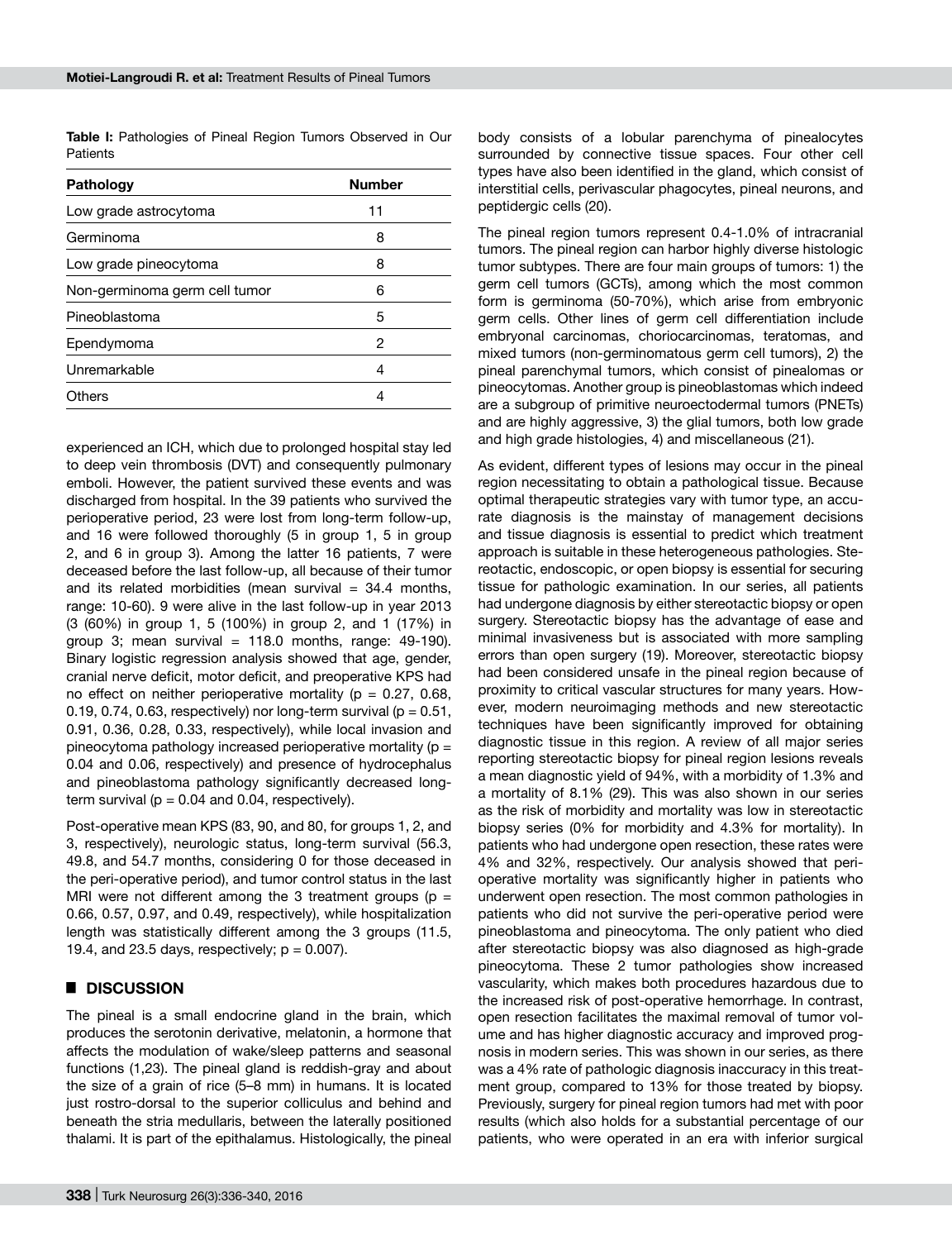utilities and techniques). However, developments in imaging, surgical approaches, and microsurgery have improved outcomes and current operative techniques allow safe, effective removal of pineal region tumors. Advances in technology, surgical technique, and post-operative care have minimized surgical complications; however, all surgical procedures in the pineal region, including both stereotactic biopsy and open surgery, are potentially hazardous (3).

As pineal region tumors are uncommon, deep-seated, heterogeneous group of mass lesions of the brain, the management strategy of any types of these tumors remains controversial and there still exists a controversy in literature about what really influences overall survival and outcome in pineal tumors. Some have shown that only younger age and localized disease (27), smaller tumor sizes (diameter less than 25 mm) (10), and low-grade histology (5,10) were associated with better prognoses and surgery and adjuvant radiotherapy may not influence overall survival (27).

In contrast, some others have focused on the role of surgery, refusing a long-term role for adjuvant therapy. In a group of studies in papillary pineal tumors, only gross total resection and younger age were associated with a longer overall survival, radiotherapy and chemotherapy having no significant impact, which emphasizes the importance of gross total resection and not adjuvant radiotherapy or chemotherapy in the treatment of these tumors (9). Moreover, in patients with benign pineocytomas, it was shown that gross total resection was associated with significantly increased tumor control and survival compared with subtotal resection combined with radiotherapy. When gross total resection was not possible, adding radiotherapy to subtotal resection was not associated with increases in either tumor control or survival (6-8). The benefits of gross total resection (GTR) are also shown in pineoblastomas (28).

Some other studies, nonetheless, have shown a beneficial role for adjuvant therapy. Craniospinal irradiation with tumor boost and chemotherapy were shown to be of significant influence on long-term survival in patients with malignant NGGCTs (4). Other studies showed that both gross total surgical resection and craniospinal irradiation plus multi-agent chemotherapy appeared to correlate with improved survival (17,22).

As a general recommendation, benign pineal tumors should be cured with surgery alone. Malignant tumors should be treated with aggressive resection followed with irradiation and chemotherapy (18, 25). Pure germinomas represent a considerable percentage of the tumors in the pineal region. They are exquisitely radiosensitive and are not treated by surgical debulking. They can be cured by conventional radiation therapy and chemotherapy alone if histological diagnosis can be obtained with stereotactic biopsy (21). If α-fetoprotein (AFP) and/or beta-human chorionic gonadotropin (HCG) are positive, a highly malignant NGGCT must be suspected. An initial course of chemotherapy without biopsy is recommended to avoid tumor seeding. After the "markers" are normalized, operative removal of the residual tumor and radiotherapy should be carried out (21,22).

In the current study, 3 treatment paradigms were exerted for the patients. First, patients would undergo either stereotactic biopsy or open surgical resection. Stereotactic biopsy was always followed by radiation therapy, and sometimes by chemotherapy (group 1). Those who had undergone open resection and had survived the surgery would not (group 2) or would (group 3) receive adjuvant therapy, based on tumor pathology and tumor state. The most frequent pathologies in our series were glioma, GCT (both germinoma and NGGCT), pineocytoma and pineoblastoma. In accordance with most series, open resection had a higher diagnostic yield than stereotactic biopsy (96% vs. 87%). However, it was associated with a significant higher perioperative mortality (32% vs 4.3%). Moreover, stereotactic biopsy was associated with a significant lower hospital stay length (11.5 days vs 19.5 and 23.5 days). In the percentage of patients who could be followed for a long period (mean  $= 12$  years, range: 5-20), it was shown that there was no significant difference between the treatment paradigms in terms of survival, KPS, ND, or tumor control. Local invasion caused a higher peri-operative mortality, while presence of hydrocephalus was associated with a higher long-term mortality (perhaps because of increased tumor sizes).

Our interpretation may suffer from some limitations of our study. The first limitation is the relatively low sample size of the study. As stated before, pineal region tumors are not prevalent; therefore, providing a large sample size may be difficult for any study regarding these tumors. Moreover, we suffered from a substantial patient lost in follow-up, which is common in referral facilities that lose their connection with the initial referring system. Second, our design was retrospective and non-randomized. Prospective designs may suffer from the low patient number, and real randomization is extremely difficult, if not impossible, in such patients. However, we could show that patients' neurologic and functional status, tumor pathology and location (involvement of structures other than pineal region) were not significantly different between the comparison groups. Third, a substantial percentage of our patients were operated in an era with inferior imaging techniques, and inferior surgical utilities and techniques. This may be responsible for the higher peri-operative mortality of our surgical group and the lack of superiority of more aggressive approaches over more conservative ones. This may not hold true for the current era with more modern and delicate surgical techniques.

## █ **Conclusion**

Considering all these, the results of the current study suggest that although gross total resection is the standard of care in most pineal region tumors nowadays, stereotactic biopsy followed by adjuvant therapy (radiation therapy with or without chemotherapy) may still be a safe and viable option. Its long-term effects on survival and Karnofsky represents those obtained by GTR, if not superior.

#### ■ **ACKNOWLEDGMENT**

The authors would like to thank Drs. K. Parsa, S.M. Tabatabaie, F. Borzouyeh, M. Shirvani, M. Mohseni, A.R. Zali.